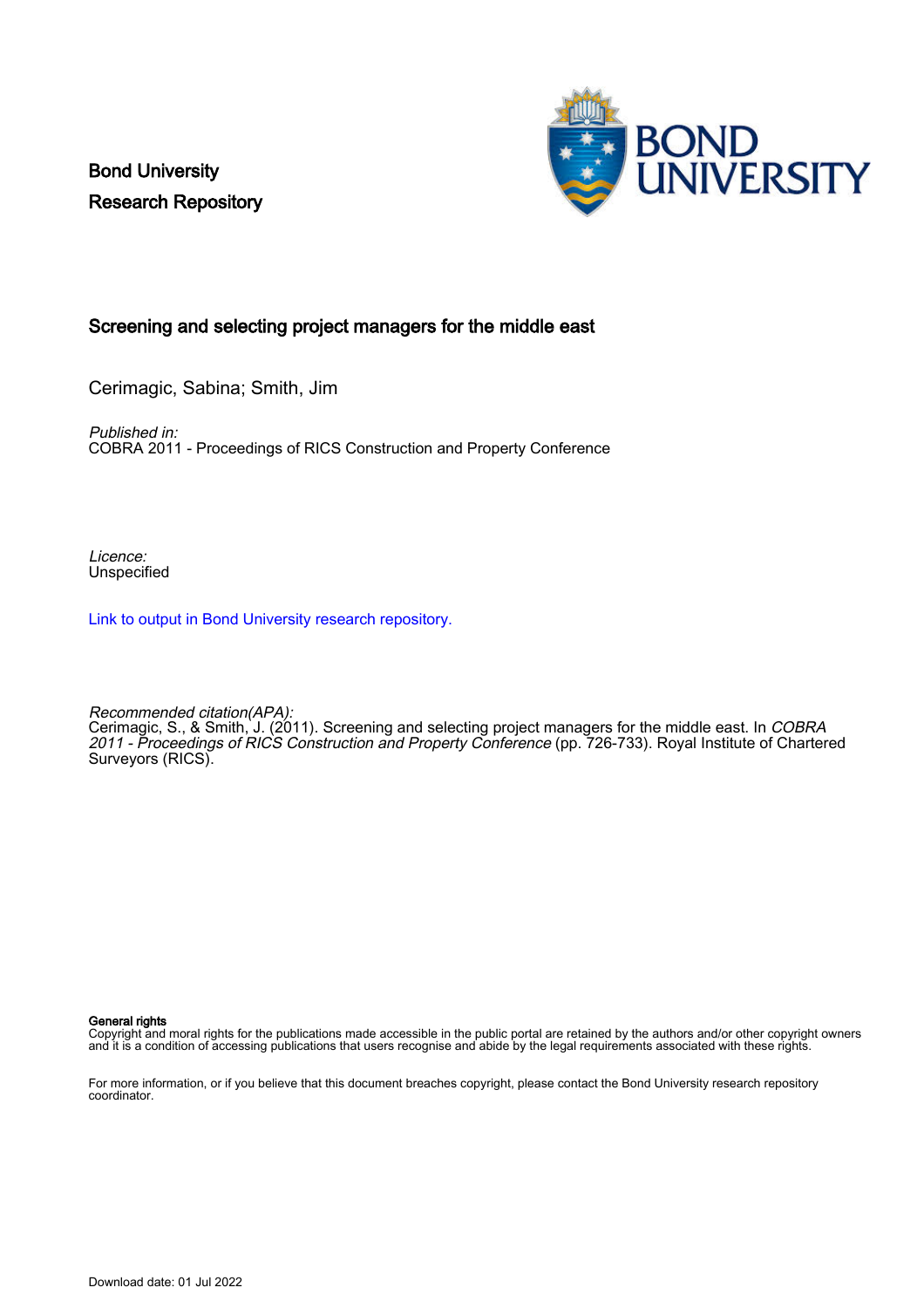#### **Bond University [ePublications@bond](http://epublications.bond.edu.au?utm_source=epublications.bond.edu.au%2Fsustainable_development%2F118&utm_medium=PDF&utm_campaign=PDFCoverPages)**

[Mirvac School of Sustainable Development](http://epublications.bond.edu.au/sustainable_development?utm_source=epublications.bond.edu.au%2Fsustainable_development%2F118&utm_medium=PDF&utm_campaign=PDFCoverPages)

[Institute of Sustainable Development and](http://epublications.bond.edu.au/sustainabledev?utm_source=epublications.bond.edu.au%2Fsustainable_development%2F118&utm_medium=PDF&utm_campaign=PDFCoverPages) [Architecture](http://epublications.bond.edu.au/sustainabledev?utm_source=epublications.bond.edu.au%2Fsustainable_development%2F118&utm_medium=PDF&utm_campaign=PDFCoverPages)

9-12-2011

# Screening and selecting project managers for the Middle East

Sabina Cerimagic *Bond University*, sabina\_cerimagic@bond.edu.au

Jim Smith *Bond University*, jim\_smith@bond.edu.au

Follow this and additional works at: [http://epublications.bond.edu.au/sustainable\\_development](http://epublications.bond.edu.au/sustainable_development?utm_source=epublications.bond.edu.au%2Fsustainable_development%2F118&utm_medium=PDF&utm_campaign=PDFCoverPages) Part of the [Construction Engineering Commons](http://network.bepress.com/hgg/discipline/775?utm_source=epublications.bond.edu.au%2Fsustainable_development%2F118&utm_medium=PDF&utm_campaign=PDFCoverPages)

Recommended Citation

Sabina Cerimagic and Jim Smith. (2011) "Screening and selecting project managers for the Middle East" COBRA 2011: RICS Construction and Property Conference. University of Salford, United Kingdom.Sep. 2011.

http://epublications.bond.edu.au/sustainable\_development/118

This Conference Paper is brought to you by the Institute of Sustainable Development and Architecture at [ePublications@bond.](http://epublications.bond.edu.au) It has been accepted for inclusion in Mirvac School of Sustainable Development by an authorized administrator of ePublications@bond. For more information, please contact [Bond University's Repository Coordinator](mailto:acass@bond.edu.au).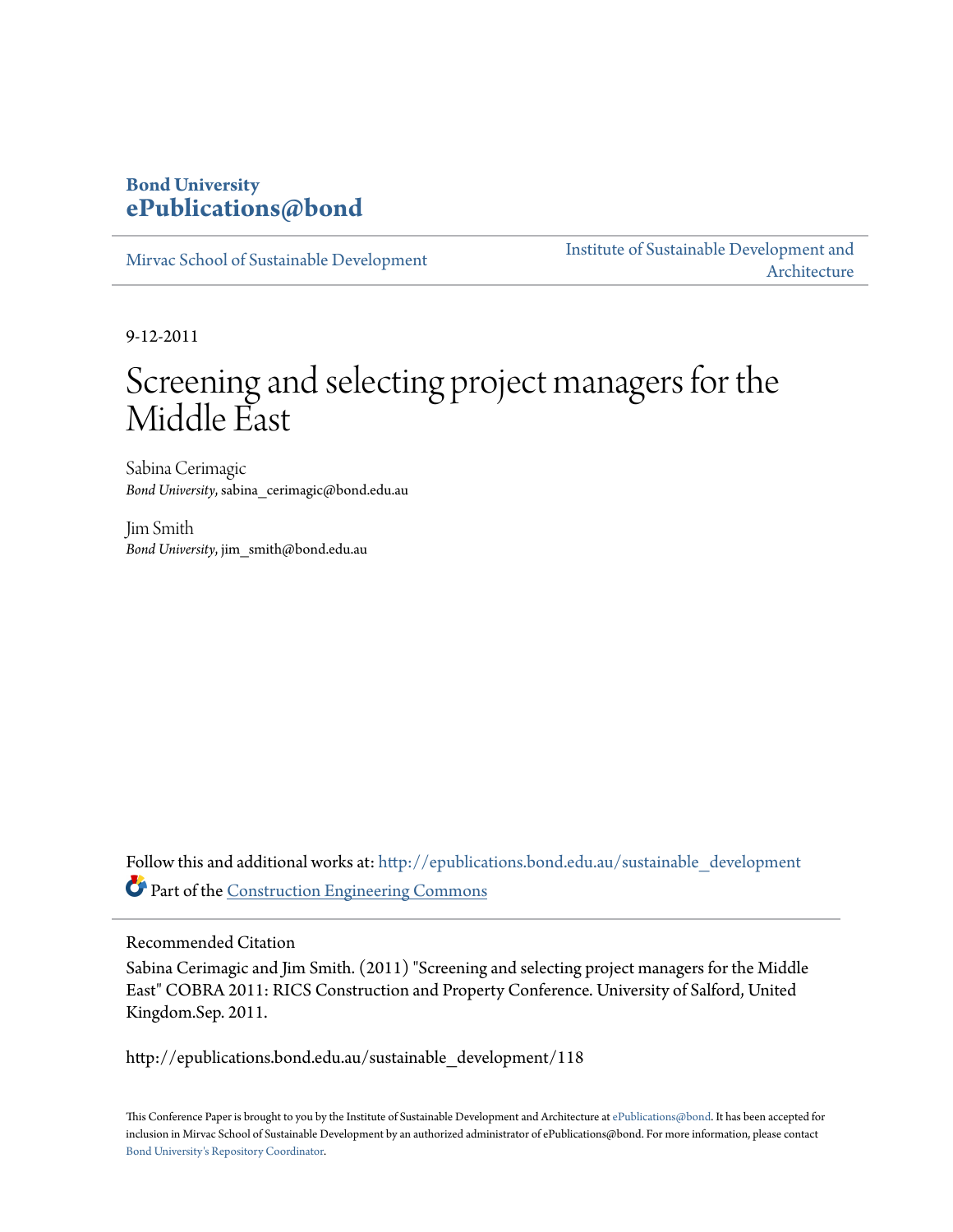## **Screening and Selecting Project Managers for the Middle East**

#### **Sabina Cerimagic and Jim Smith**

Institute of Sustainable Development & Architecture, Bond University, Gold Coast, Queensland, Australia.

*Email: [sacerima@bond.edu.au,](mailto:sacerima@bond.edu.au) [jismith@bond.edu.au](mailto:jismith@bond.edu.au)*

#### **Abstract:**

Cross-cultural training is of prime importance if the expatriates are to adjust speedily to the new environment and do well in the United Arab Emirates (UAE). Selecting the right people for the overseas job is important as the selected individuals need to have a desire and readiness to learn. Some researchers in this field referred to this as the "learning orientation" where people with high learning orientations like challenges and are ready to learn and people with low learning orientations like to play it safe and do not like challenges. The way the "right" people can be chosen for the overseas assignment is by pre-testing the employees. It is important that they are able to adapt to new and unfamiliar situations, many researchers believe that this characteristic is very important to success.

The mistake a lot of companies make is that they select staff that have been successful in the home country without testing them. These companies fail to realise that these employees need additional qualities such as being able to adjust quickly to new and unfamiliar environments and have the desire to learn about new cultures as well as being willing to change. Using six case studies this paper will analyse the importance of selecting the right people. All six case studies are Australian international companies operating worldwide including the UAE.

#### **Keywords**

cross-cultural training, learning orientation, selection criteria

#### **1 Introduction**

There are a vast number of reasons why cross-cultural training is important. From a company perspective, if their personnel are adequately trained for the overseas assignment they will be more successful by increasing the overall efficiency and profitability, and the company will avoid losing money (Cerimagic, 2010). In addition, the company can overcome the belief that their way of doing things is superior to that of others (Ono, 1992).

Cross-cultural training helps personnel to improve and to be able to interact effectively with local people and co-workers (Shenkar, 1995). Many researchers argue that companies have failed to pay attention to "screening, selection and training of potential expatriate staff and the non-technical skills they should possess." (Forster, 2000:63).

The mistake a lot of companies make is that they select staff that have been successful in the home country without testing them. These companies fail to realise that these employees need additional qualities such as being able to adjust quickly to new and unfamiliar environments and have the desire to learn about new cultures as well as being willing to change (Porter and Tansky, 1999).

Another major error that the companies make is the lack of cross-cultural training that they provide for the employees.

The way the "right" people can be chosen for the overseas assignment is by pre-testing the employees. It is important that they are able to adapt to new and unfamiliar situations. Porter et al., (1996) believe that this characteristic is very important to success.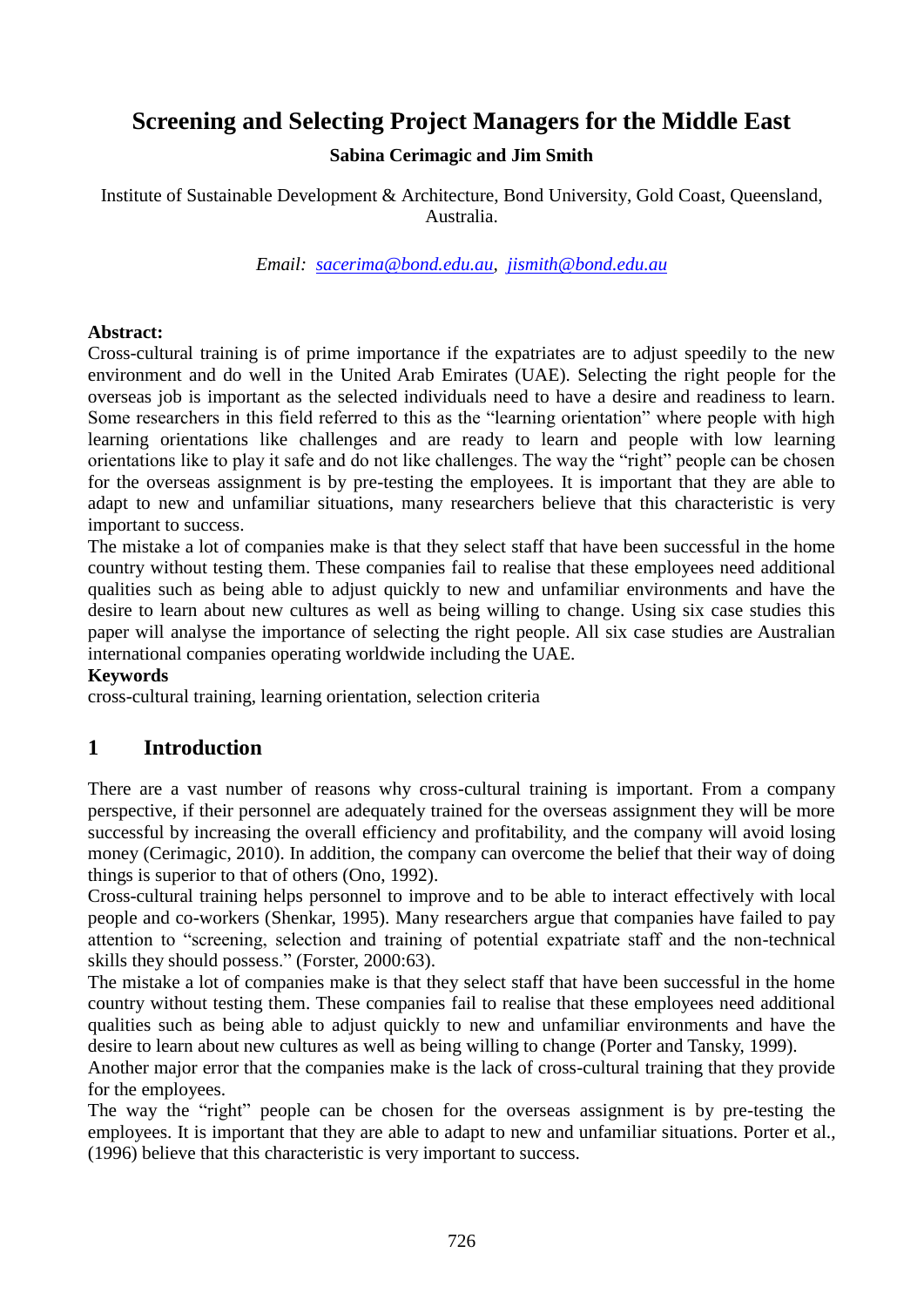### **2 Selection Criteria for International Assignments**

In the recent years international human resource management specialists such as Black and Gregersen (1991), as well as Bonache et al. (2001) have developed a model that helps underpin the effective selection of personnel for overseas assignments. This model helps to make the selection criteria more effective.

This model identifies two types of adjustment:

- $\blacksquare$  the anticipatory adjustment, and
- the in-country adjustment.

Firstly, the anticipatory adjustment is carried out before the expatriate leaves the home country and it is influenced by a number of important factors such as pre-departure cross-cultural training, which is designed to familiarize expatriates with the culture and work life of the host country.

Secondly, the in-country adjustment has five factors that influence it; to begin with the expatriate's ability to stay positive, to deal well with stressful and high-pressure situations and to interact with the host nationals to better understand the host culture and values.

Thirdly, the expatriate should be clear about the job.

The fourth factor is the organizational culture, and how well the expatriate can adjust to it.

Fifth, is a no-work factor, and it is looking at how the expatriate faces the new cultural experience and how well the expatriate and his/her family/partner can adjust to the host country. The final factor identified in the in-country adjustment mode is for the expatriate to socialize and quickly find out who is who in the host organization.

After analyzing the relationships between host nationals and expatriate, Caligiuri (2000) reported that greater interaction with host nationals positively relates to cross-cultural adjustment when the expatriate possesses the personality trait of openness. Caligiuri (2000) also states that the personality trait of sociability was also positively related to cross-cultural adjustment.

According to Luthans and Doh (2009) anticipatory and in-country adjustment will have an influence on the expatriate's mode and degree of adjustment. All expatriates go through a transition period after they arrive in a foreign country. There are ups and downs, but with appropriate crosscultural training and support the expatriates can quicker adjust to the foreign country and integrate much faster too.

McCormick and Chapman (1996) consider that anticipatory and in-country adjustment will have an influence on the expatriate's mode and degree of adjustment. Figure 1 shows the transition which expatriates go through after they arrive in a foreign country. There are ups and downs, but with appropriate cross-cultural training and support the expatriates can quicker adjust to the foreign country and integrate much faster too.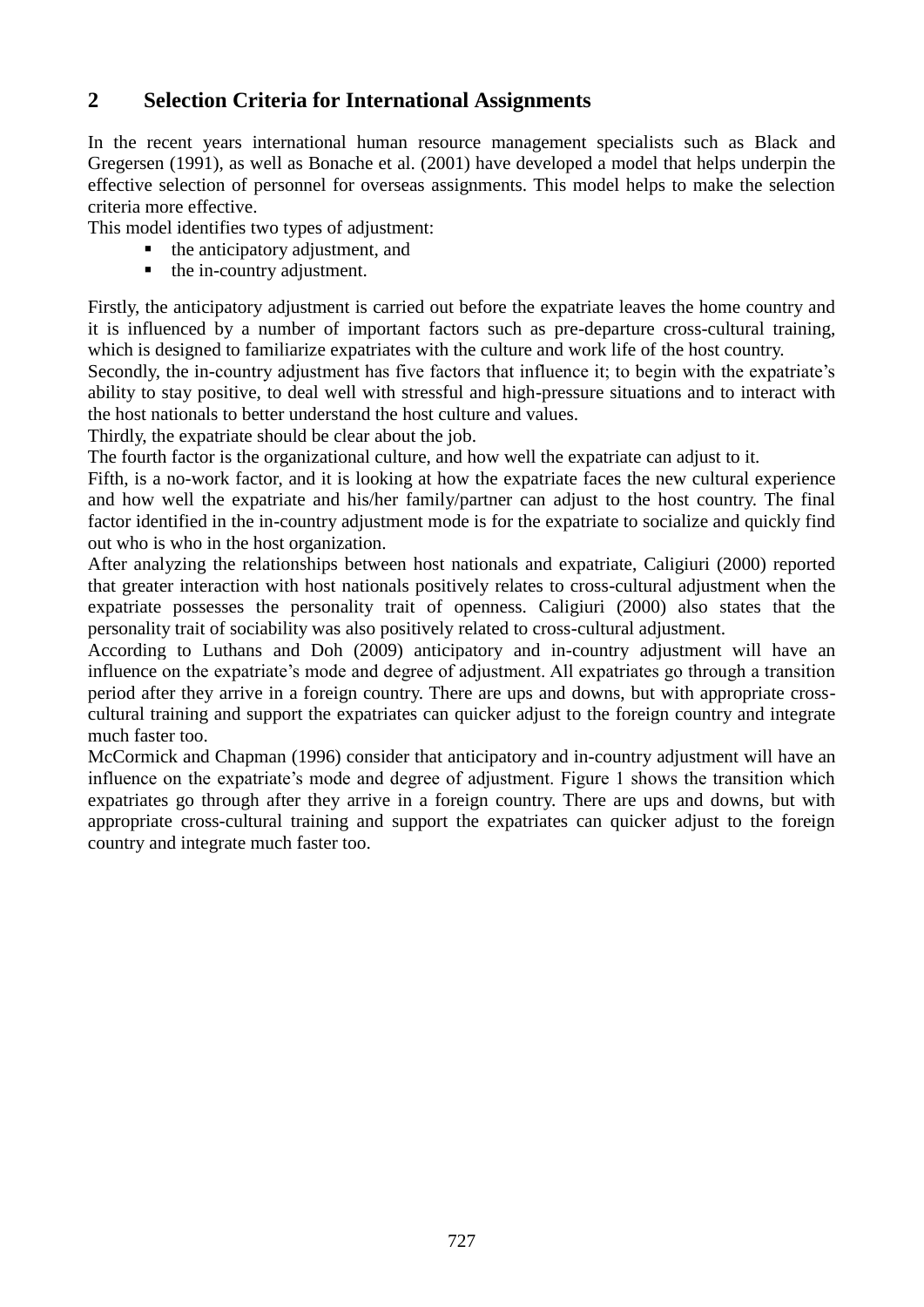

Figure 1: Transitions which expatriates experience (Source: Luthans and Doh (2009:483)

Companies also need to consider both technical and human criteria when selecting expatriates. Expatriates that are sent overseas must be able to adapt to change.

Criteria that are important to be considered when selecting expatriates, are primarily their age, experience and education. Technical competence is important, but it is only one of a number of skills that an expatriate will need in a host country. If the company only selects an expatriate based on his/her technical skills the company may be setting the expatriate up to fail, because the expatriate will go overseas believing that he/she is project ready and they may not be able to deal with the challenges awaiting them. The chance of failure is likely to increase. In addition, companies usually want the personnel to have an academic degree as well as the desire to work abroad. Over the years companies have realized that balance is important and this is why they send both younger as well as older personnel overseas.

The literature suggests that cross-cultural training has long been advocated as a means of facilitating effective cross-cultural transfer of expatriates. While international organisations understand and acknowledge that cross-cultural training is important, in many cases they still do not offer any cross-cultural training to their employees. There are many reasons why companies to not offer cross-cultural training. Some believe that it is too costly and time consuming, or that training is not necessary, or effective. In some cases it was reported that the project management industry is so fast paced that there is simply no time for cross-cultural training.

#### **2.1 Learning**

Once again selecting the right people for the job is important as the selected individuals need to have a desire and readiness to learn. Porter et al., (1996) and VandeWalle (1997) referred to this as the "learning orientation" where people with high learning orientations like challenges and are ready to learn and people with low learning orientations like to play it safe and do not like the same challenges. Those researchers argue that employees with high learning orientations are better candidates for overseas assignments as they want to learn and the training provided to them will have a high impact on them. Since no matter how good a training program is, if the participants are not willing to learn new skills and aptitudes the training is useless.

The way the "right" people can be chosen for the overseas assignment is by pre-testing the employees. It is important that they are able to adapt to new and unfamiliar situations, Porter et al. (1996) believes that this characteristic is very important to success.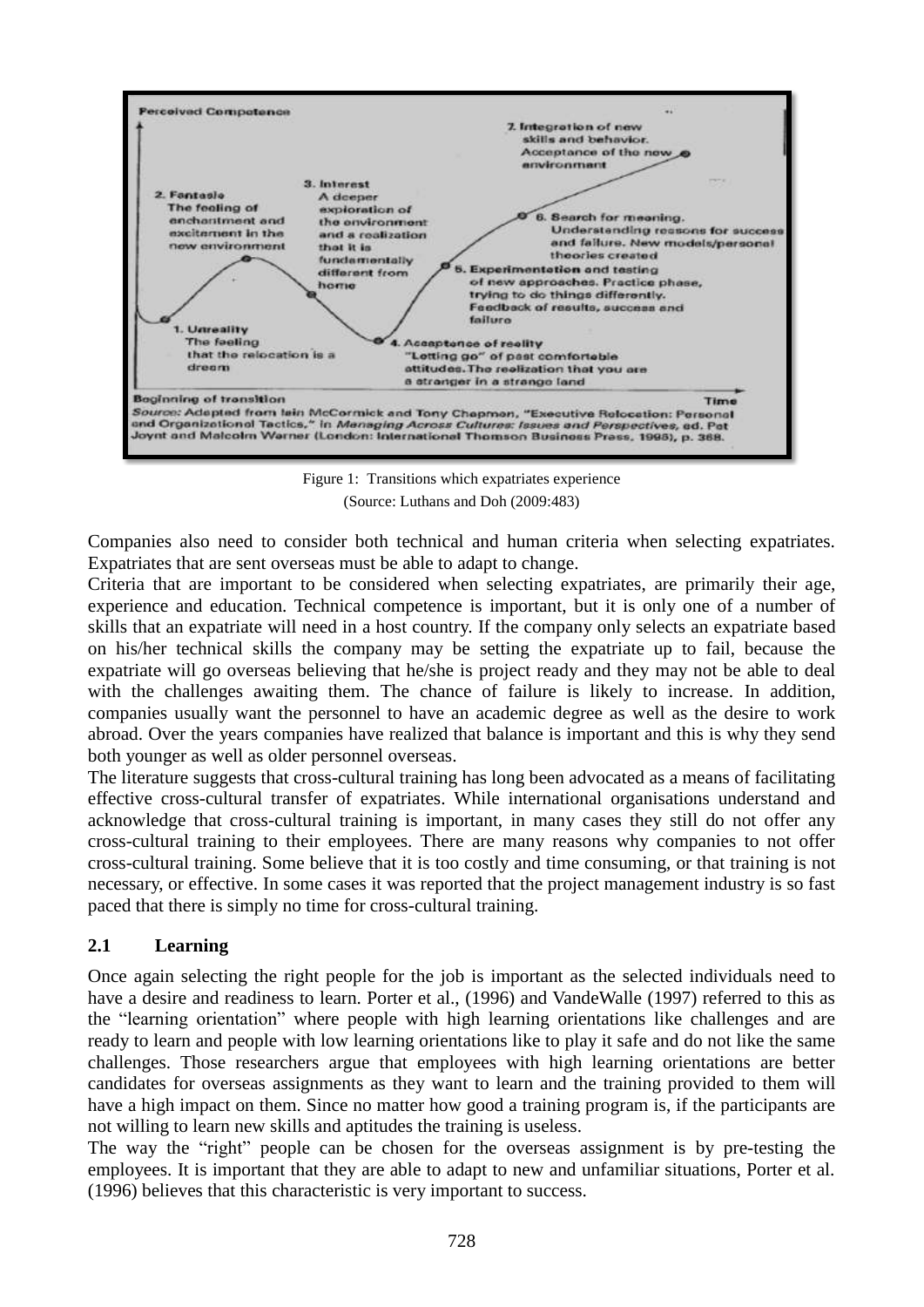Luthans (2004) wrote that another important area of consideration for developing good expatriates was the different learning styles of individuals. Learning is the acquisition of skills, knowledge and abilities that result in a relatively permanent change in behaviour (Luthans, 2004). Researchers such as vanReine and Trompenaard (2000) have discovered that different national cultures prefer different learning styles to match the environment and the company needs to deliver the training in the most effective manner. They have noted that Americans, for example, prefer an experimental approach while Germans prefer a theoretical-analytical learning style. It should be also noted that no matter how good the training was the new learned behaviours would not be used if they were not reinforced.

It should be noted that over the years better paradigms for social learning theory and cultural theory have emerged. This increases the impact and the likely success of cross-cultural training (Black and Mendenhall, 1990; Kim, 1993; Bhawuk, 1998).

Pruegger and Rogers (1994) suggested that interpersonal methods are more effective than didactic training programs. Waxin, et al. (2002) found that globally the most effective type of learning about a culture is by experimental training. However, Waxin, et al. (2005:69) also points out that the method of training should be specifically tailored "to the cultural distance between the expatriate's country of origin and the host country". In addition, Vance and Paik (2002) point out that for crosscultural training to be effective it should be consistent with the cultural characteristics of the host country. Companies would also benefit from using their former expatriates as trainers, as those former expatriates have been there and can put themselves in the shoes of the new expatriates (Cerimagic, 2010).

#### **3 Methodology**

The case study approach has been chosen to conduct this research. Case studies have been used in many studies as a research method in many situations including such environments as sociology and business, and looking at individuals and groups (Yin, 2009). Interviews have been used to better understand the complex social phenomena such as culture and its dimensions, for example. Each of the six case studies consisted of two in-depth interviews. This provided twelve interviews in total. Case studies allow researchers to "retain the holistic and meaningful characteristic of real-life events" (Yin, 2009:4) such as group behaviour, organisational and managerial processes. According to Grunbaum (2007) the case study approach has been used for several decades.

For the purposes of this research six companies were selected that had expatriate western project managers working for them (see Table 1). This research paper has been based on case studies because all the companies that have been lised in Table 1 (not named) have expatriate (western) project managers. The researcher had to control some of the environmental variations, while the focusing on large corporations allowed some variation and variety due to size differences (but not excessive ones) among the companies. According to the research carried out by Pettigrew (1988) the specifications focused on a particular population. In the case of this research it focused on expatriate western project managers and this reduced many extraneous variations and provided the potential to clarify the range (the field) of the findings.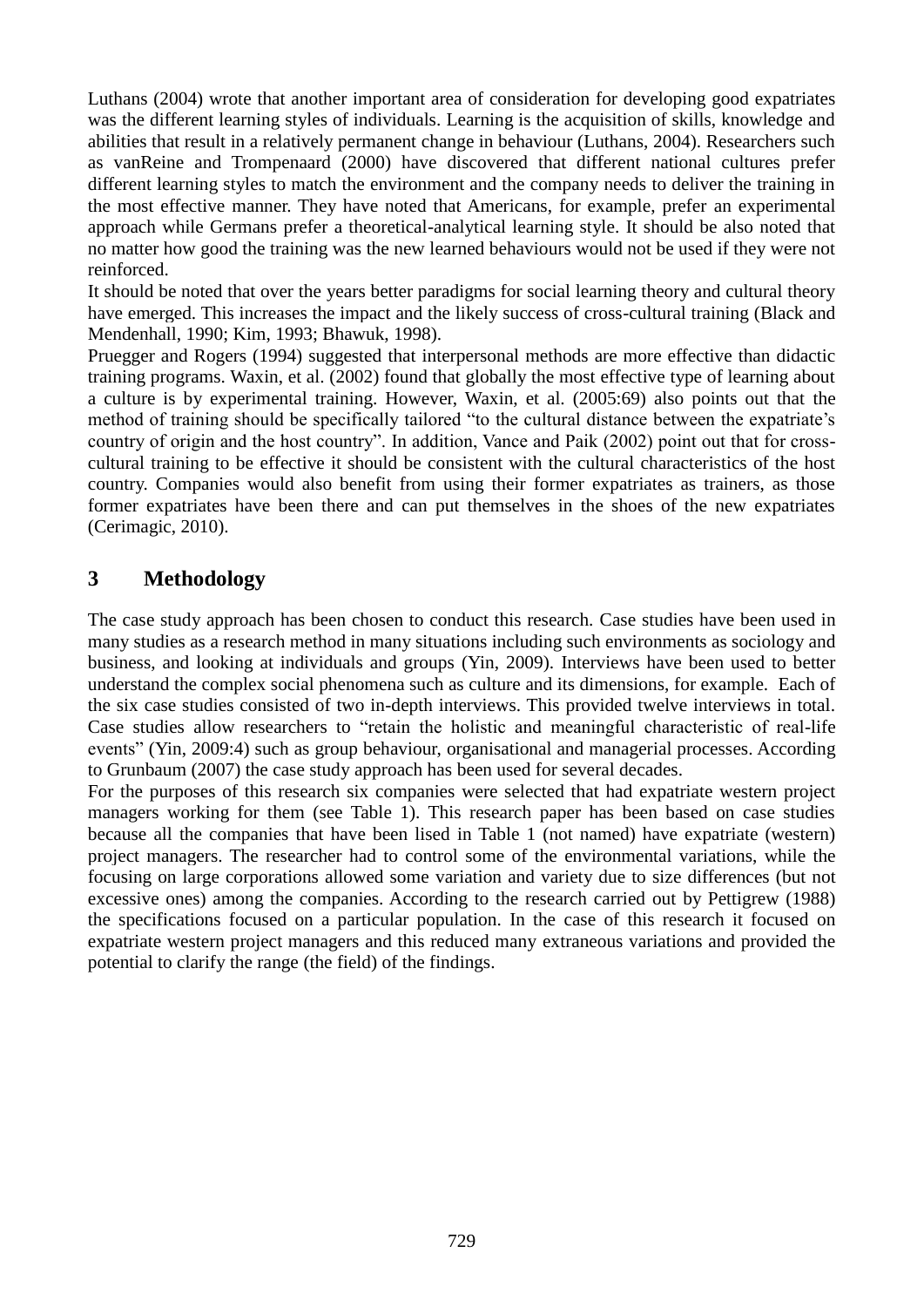CASE INDUSTRY Case One World's largest privately owned engineering and construction companies. Case Two Structural engineering Case Three Project management and construction company. Case Four A development company, working in the residential, commercial, retail, funds management and hotel industry segments. Case Five Global network of professional firms providing audit, tax and advisory services Case Six Consultancy and construction

Table 1: Summary Table of Cases

The interview questions were semi-structured and interviews were in-depth. However, every interview focused on the following criteria:

- Challenges
- Recruitment and importance of selecting the right people
- Cross-cultural training

The interviews were all recorded, next they were transcribed and then analysed via cross-case analysis. The extent of the sample was expanded by asking each interviewee if there was anyone they knew, who was a project manager and could make a contribution to this research. The interviewer also interviewed those individuals too and expanded the sample by around 20%.

#### **4 Results**

#### **4.1 Challenges**

Most of the challenges were due to the lack of knowledge on how things are done in the UAE compared to Australia. Those mental challenges could be avoided or minimised with appropriate training and preparation of expatriates. A social network and support group (or groups) would be very helpful as well. The extreme heat outside and the ice cold air-conditioned offices inside whilst it sounds trite, can also be a physically challenging and can be a source of irritation to even the most seasoned expatriate.

#### **4.2 Selecting the "Right" People for the Job**

Many researchers argue that companies have failed to pay attention to "screening, selection and training of potential expatriate staff and the non-technical skills they should poses." (Forster, 2000:63). This was a constant theme throughout the interviews and some interviewees confirmed this was the case with their colleagues.

Preparation of expatriate staff is important to help them be prepared for the unfamiliar environment, to have an rough idea of what to expect, as well as help them to avoid any major errors in business dealings and in the important social interactions. Even with adequate preparation expatriates will not be able to function at their fullest capacity as soon as they arrive in the UAE, as this is too soon in their assignment. This is why cross-cultural training needs to be an ongoing and reinforced process. Without it most expatriates will struggle in the new environment and may even return to their home country prematurely and feel bitter about their experiences.

As pointed out earlier, selecting the "right" people for the overseas job is important, as the selected individuals need to have a desire and readiness to learn. Porter et al., (1999) and VandeWalle (1997) referred to this as the "learning orientation" where people with high learning orientations like challenges and are ready to learn and people with low learning orientations like to play it safe. Hence, it can be argued employees with high learning orientations are better candidates for overseas assignments as they want to learn and the training provided to them will have a higher impact on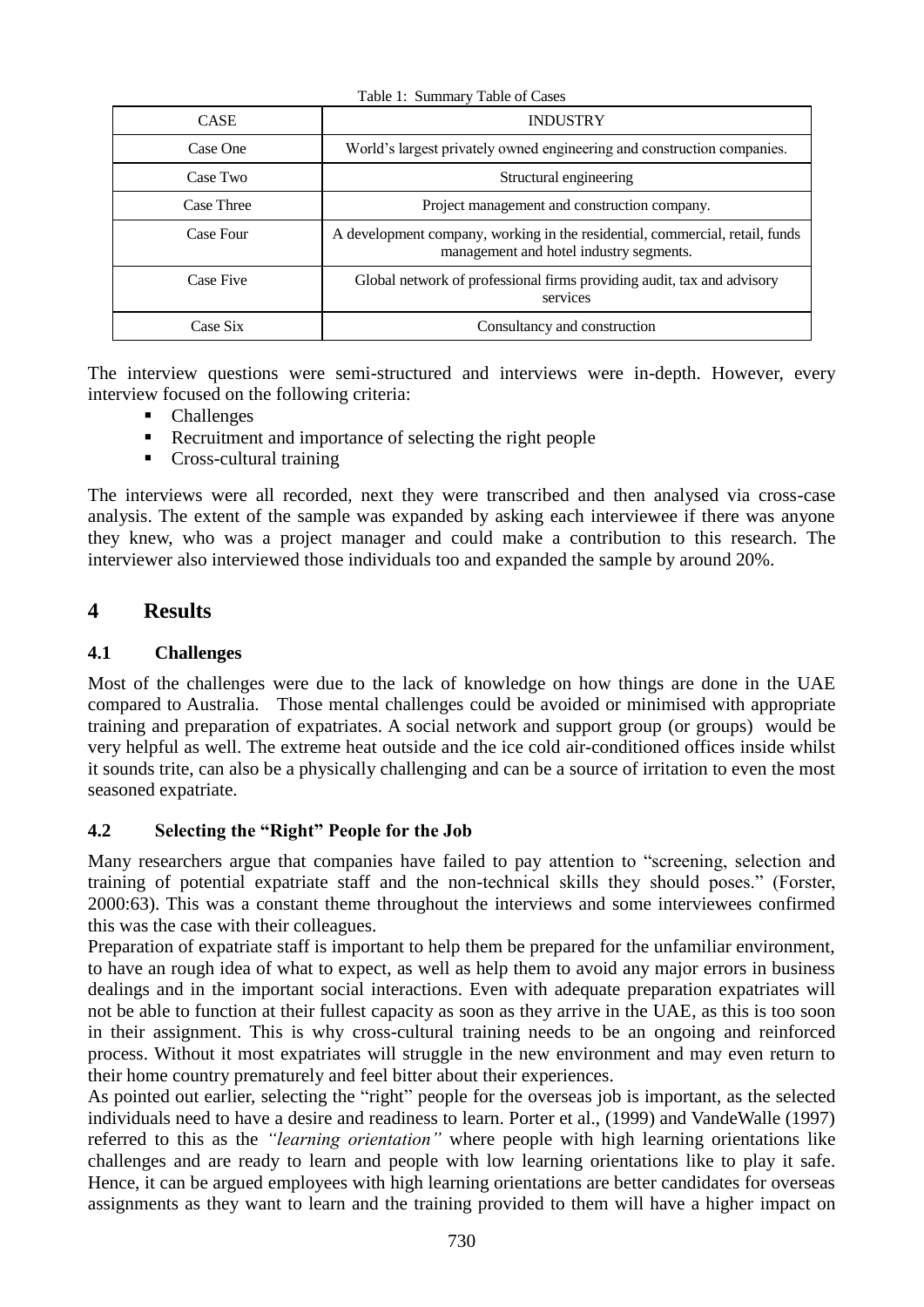them. What this research revealed is that, no matter how good a training program is, if the participants are not willing to learn new skills and implement those skills cross-cultural training will not help as these are not the 'right' people in the first place.

#### **4.3 Recruitment**

The expatriates in those case studies had all been recruited in different ways. Most had a phone interview while still in their home country and did not visit the UAE.

Case study firm five whose company has been in the UAE for the last thirty years did an initial phone interview where they ran through most of the difficulties that will come with working in the UAE. They look for people who have the necessary skills-set that is required to do the job. In addition, people who are known by the company's staff or who have worked previously on projects with staff from the company tended to have priority and these people are sourced or contacted to discover their interest in working in the UAE, on these projects for this company.

Additionally, many forms look at the age of the person and maturity level of the people that they were interested in employing. All of their senior managers do a personality profile, specially carried out by a consulting company to make sure that the person is more likely to fit the job. This again is a basic and simple process that can save a great deal of frustration and possible failure later.

#### **4.4 Cross-Cultural Training**

It was obvious from the six case studies that cross-cultural training was of high importance to the firms and the respondents and that it should be provided by the companies. The findings also revealed that preparation of expatriates for the UAE climate was considered absolutely vital. Nevertheless, even though the companies recognised that expatriates require being cross-culturally trained, most of the case study forms in this research do not offer adequate cross-cultural training. This research revealed that most of the interviewees do not get any pre-departure training; additionally majority of the interviewees report that they did not receive any training on site either after they arrive in the UAE. There are many reasons why companies do not offer cross-cultural training. Some of the cases studies suggested that cross-cultural is seen as too expensive or simply not necessary, as there is a believe that "you learn by doing" or you 'sink or swim'.

Since proper and adequate preparation helps expatriates quickly feel part of the community, it is essential that such training and preparation is provided. However, preparation such as induction programs should be dynamic, up-to-date, relevant and interesting. The participants should feel that they are being well prepared and that the material being given to them is useful and very relevant. Neither the facilitators, nor the participants should feel that everyone is just going through the ‗motions' or ticking a box. Senior managers should regularly check on the quality of these preparation workshops and encourage existing employees to attend to ensure their content is adequate and useful.

In the interview expatriates were asked what is important to learn about the UAE and the Emirates before starting to do business in the UAE. The respondents clearly noted that the culture was rated of high importance. Cultural awareness is the number one skill that is necessary in this environment and respecting the culture goes hand-in-hand with it. For example, expatriates need to learn everything about the country, its people, religion, customs, rules and regulations. Keeping updated with the rules and regulations is very important as they change very quickly.

Additionally, throughout this research it was found that personal relationships and trust are important. Hence, a lot of time and effort needs to be put in to establish that trust and confidence. Networking in the UAE is a must, and expatriates must maintain their integrity and reputation. A bad reputation will result in reduced work or no work at all, therefore learning by doing is not the best way to go about acquiring new and necessary skills. Being aware of the fixed and changing environment in these countries is essential and importing personal views, attitudes and prejudices can cause problems in these relationships. Assuming that the local person has the same views and attitudes as the expatriate about certain issues can cause embarrassing problems for the individual and the company. The expatriate has to be sensitive to this or her environment at all times.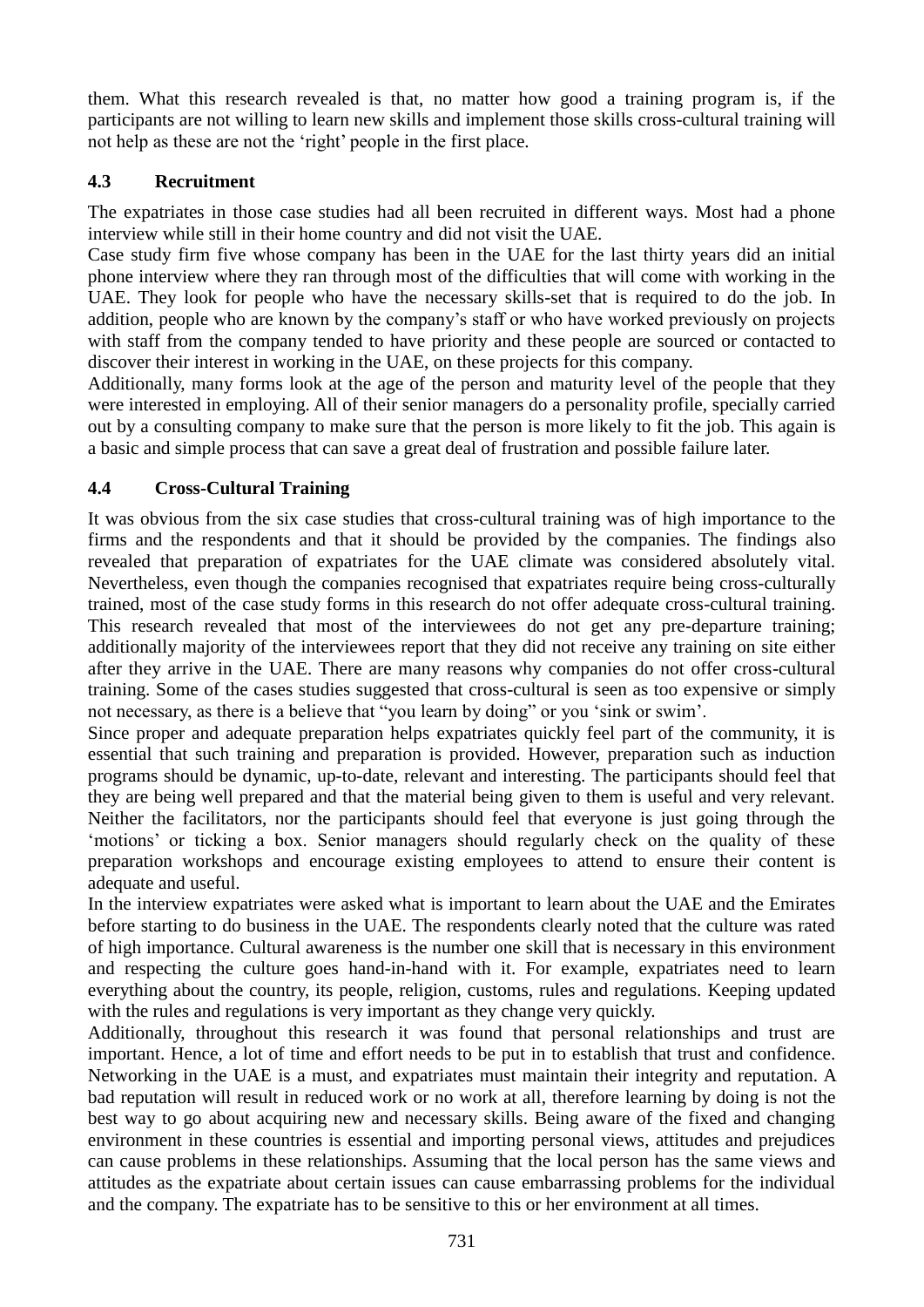#### **4.5 Testing the Post Training Experience**

The interview revealed that most participants agree that testing for post-training experience would be beneficial. This was a strongly held view by most of the interviewed staff.

The testing of the post-training experience can indicate if the training is working. If it is not for example, then the training can be modified. Additionally, the training can provide feedback and suggested improvements. This way the training is revised on a regular basis, it is updated and it is made up-to-date. In return this helps the company save money and have well trained workers who are able to deliver successful projects.

The post training experience can be conducted by either a mentor, who is mentoring the expatriate, or by the expatriate's manager. The expatriate would not be asked to do a self assessment as most individuals are unable to be objective when conducting self-assessments. Post training experience was important and it should be carried out by someone who works with the expatriate and not by the expatriate as people see themselves differently than what they are perceived by others.

#### **5 Conclusion**

Project management is not solely a technical activity. It is also highly dependent on the people working on those projects. With the right and adequate cross-cultural training project managers have the ability to learn new skills and behaviour, and alter those behaviours when required and be a high-performing individual .

By using six case studies and conducting in-depth interviews it was possible to gain a rich picture on what challenges project managers face in the UAE. The case studies also provided the researcher with feedback on how they were recruited and why it is important of selecting the right for the overseas job. Additionally, the case studies revealed that in addition to having selected the 'right' employees for the job cross-cultural training is necessary as well to teach and prepare the staff for the unfamiliar environment. This too will help staff in dealing with challenges more appropriately and make the staff more contented and probably more successful in working for that company.

Since people play an important role in every aspect of project management it makes sense to equip them with the necessary tools to perform at their best. It was stressed by many that technical competence was assumed by the companies and clients and the critical dimension was the ability of the company's employees to deliver their skills in a work and culturally sensitive environment.

However, cross-cultural training alone is not enough, the right people need to be recruited. Those individuals need to have the desire to learn and embrace the new culture and environment, to challenge themselves, and to have a positive attitude even when work and life in a foreign country get frustrating. Companies should put in more effort and emphasise their recruitment strategies, because if the wrong employees are selected all the money and time that is allocated towards training them is likely to be wasted.

#### **6 References**

- Bhawuk, D.P.S., (1998). The Role of Culture theory in Cross-cultural Training: A Multi-method Study of Culture-Specific, Culture General and Culture-Theory-Based Assimilators, Journal of Cross-Cultural Psychology 29(5):630-655.
- Black, J.S. and Gregersen, H.B. (1991) "Antecedents to cross-cultural adjustment for expatriates in Pacific Rim assignments", Human Relations, 44(5):497-515.
- Black, J.S. and Mendenhall, M. (1990) "Cross-cultural effectiveness: a review and a theoretical framework for future research", Academy of Management Review, 15(1):113-136.
- Bonache, J., Brewster, C., and Suutari, V. (2001) "Expatriation: A Developed Research Agenda", Thunderbird International Review. 43(1):3-20.